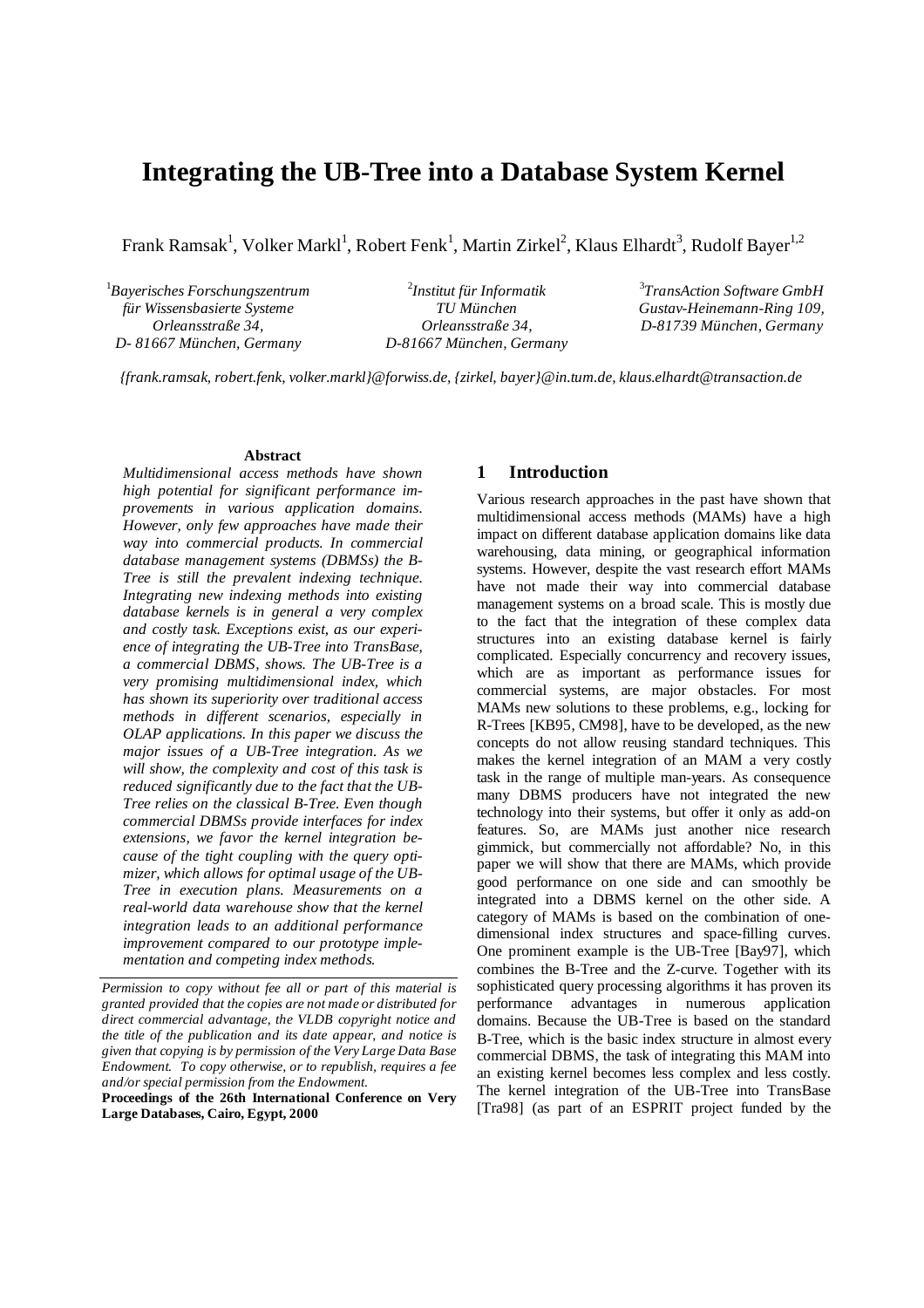European Commission) has been accomplished within one year. TransBase is a full-scale relational database system, which conforms to the SQL-92 standard. TransBase, which handles databases up to 8 Terabyte of data, is used especially in the field of CD-ROM retrieval systems, and has an installation base of well beyond 50,000 sites worldwide.

In this paper, we will present the major issues and problems that have to be tackled and solved for a successful UB-Tree kernel integration. The paper is organized as follows: Section 2 presents the basic concepts behind the UB-Tree and Section 3 deals with the issue of the UB-Tree address representation and the implementation of the standard UB-Tree operations. Section 4 addresses the specific query operation of the UB-Tree and Section 5 tackles the important topic of required optimizer extensions to efficiently support the UB-Tree. Section 6 covers additional enhancements for the UB-Tree and Section 7 presents the performance evaluation. Section 8 summarizes related work and Section 9 concludes the paper.

# **2 Basic Concept of the UB-Tree**

The basic idea of the UB-Tree [Bay97] is to use a spacefilling curve to map a multidimensional universe to onedimensional space. Using the Z-Curve (Figure 2-1a) for preserving multidimensional clustering as good as possible it is a variant of the zkd-B-Tree [OM84].



Figure 2-1 Z-Addresses and Z-Regions

A *Z-Address*  $\alpha = Z(x)$  is the ordinal number of the key attributes of a tuple  $x$  on the Z-Curve, which can be efficiently computed by bit-interleaving (see Section 3.1). A standard B-Tree is used to index the tuples taking the Z-Address of the tuples as keys.

The fundamental innovation of UB-Trees is the concept of *Z-Regions* to create a disjunctive partitioning of the multidimensional space. This allows for very efficient processing of multidimensional range queries (see Section 4). A Z-Region  $[\alpha : \beta]$  is the space covered by an interval on the Z-Curve and is defined by two Z-Addresses  $\alpha$  and β. We call  $β$  the *region address* of  $[α : β]$ . Each Z-Region maps exactly onto one page on secondary storage, i.e., to one leaf page of the B-Tree.

For an 2 dimensional universe of size 8×8, Figure 2-1b shows the corresponding Z-addresses. Figure 2-1c shows the Z-region [4: 20] and Figure 2-1d shows a partitioning with five Z-regions [0 : 3],[4 : 20], [21 : 35], [36 : 47] and [48 : 63]. Assuming a page capacity of 2 points, Figure 2-1e shows ten points, which create the partitioning of Figure 2-1d.

The details of the UB-Tree algorithms are described in the following sections.

# **3 UB-Tree Address Representation and Standard Operations**

For the rest of the paper we will refer to the function computing the Z-Addresses as *UBKEY* and to the keys as *Z-values*. It is important to note that the UB-Tree algorithms can be implemented and integrated without fundamental changes to the query processing of the database kernel. They do not require special tuple handling or other significant modifications, as the following sections show.

# *3.1 Address Representation and Z-value Computation*

An important question for the implementation of the UB-Tree inside the database kernel is how to represent the Zvalues. All algorithms for the UB-Tree basically rely on Z-values in the format of variable length bitstrings (trailing zeros are omitted to reduce storage requirements). The operations on Z-values manipulate single bits and copy parts of the bitstring. The UBKEY function can be efficiently implemented, as it requires only reading the specified index attributes bitwise and writing the bits at the corresponding positions in the resulting Z-value. As input the UBKEY function requires a bitstring representation of the attribute values. The natural order  $\leq$  of the attribute values in the original domain *A* has to correspond to the bit-lexicographical order  $\leq_{\text{bistr}}$  on bitstrings, i.e.,  $a_i \le a_j \Leftrightarrow \text{bistr}(a_i) \le \text{bistr}(a_j),$  where

 $bitstr: A \rightarrow \{b \mid b \in [0,1]^* \}$  generates the corresponding bitstring. For example, in case of unsigned integers and strings  $bitstr := identity$  while for signed integers the *bitstr* function has to take care of the sign bit.

To compute the Z-value of a tuple, we interleave the bits of the bitstring representation of the key attributes (see Figure 3-1).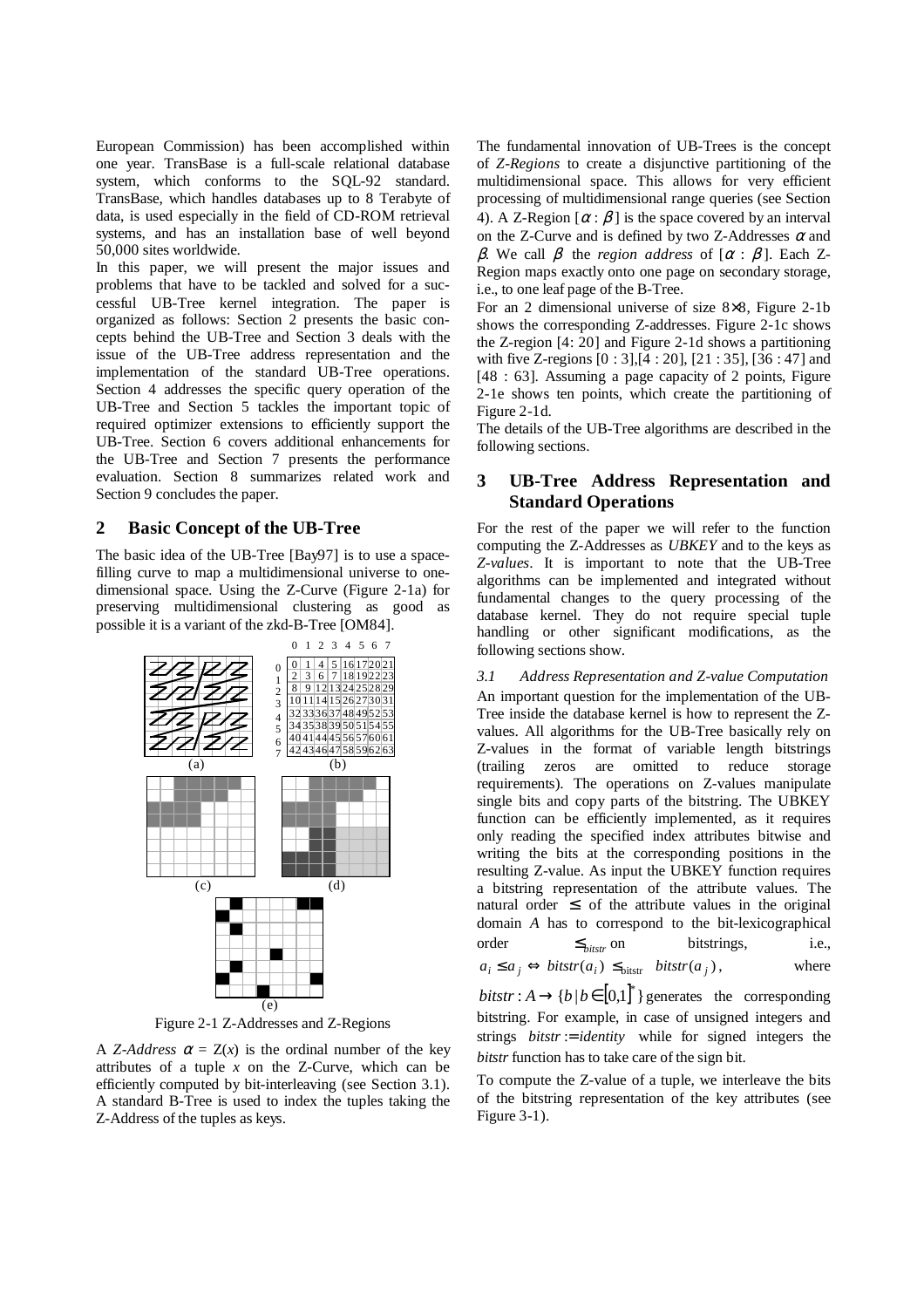

Figure 3-1 Calculation of Z-values by bit-interleaving the transformed attributes

For the following illustration we assume that all bitstrings have the same length *steplength*;  $t[i]$  returns the i<sup>th</sup> attribute of tuple  $t$ ; *bitstr*[i] returns the i<sup>th</sup> bit of the bitstring *bitstr* (the highest order bit has number 0). We partition a Z-value into steps. A *step* consists of all bits from the input bitstrings, which have the same bit ordinal, i.e., step 0 contains the highest order bits from all input values (see Figure 3-1). We require the number of dimensions *d* (we assume that the key attributes are the first *d* attributes of the tuple) of the used UB-Tree. Figure 3-2 shows the pseudo code for the basic bit-interleaving algorithm.

Z-value UBKEY(Tuple t){ int i,s; int bp; *//the bit position in the Z-value* Z-value addr; *//the result Z-value* Bitstring bs[dimno]; *// bitstring representation of the attribute values //Transformation of the key attributes* for  $(i=0; i < d; i++)$  { *// transformation of the attribute to a bitstring depends on the attribute type*   $bs[i] = Transformattribute(t[i])$ ; } *//Bit-interleaving – Calculation of the Z-value*  bp=0; //starting with the first bit of the Zvalue *//looping first over dimensions then over steps realizes the bitinterleaving*  for  $(s=0:s$  < steplength;  $s++$ ) { for(i=0; i < d; i++) { *// the bpth bit of the Z-value is*   $\mathcal{N}$  set to the s<sup>th</sup> bit of the i<sup>th</sup> bitstring addr[bp]=bs[i][s]; bp++; *//advance to next bit of Z-value* }} return addr;}

## Figure 3-2: Basic UBKEY Function

It is also possible to use other transformation functions for generating the bitstring for an attribute value, allowing a more powerful semantics, e.g., soundex codes or case insensitive search on strings. As consequence, the *bitstr* function has to be adapted for the individual data types supported by the UB-Tree. If possible, it is useful to normalize attributes to unsigned integers starting with 0 as one step of the transformation, as this allows for a much better space partitioning with shorter Z-values. One example for normalization for complex data types is MHC [MRB99]. Other possibilities for normalization include hashing or more complex non-linear methods.

Note that complex normalization may lead to significant performance overhead, which may then not be neglected any more. Our standard normalization techniques just require a few microseconds of CPU cycles and therefore do not affect the address calculation performance.

# *3.2 Insertion, Deletion, Update*

The basic algorithms of the UB-Tree are handled by the underlying B-Tree. To perform an insertion, deletion or update one just has to compute the Z-value corresponding to the tuple. The underlying B-Tree uses that Z-value to determine the page where the tuple is stored and processes the operation as usual. As consequence, the same performance guarantees as for the basic operations on B-Trees can also be given for the basic operations of the UB-Tree. Figure 3-3 shows the code for insertion, which is similar to deletion and update.

Status UBTree\_insertTuple(Tuple t)

{ return BTree\_insertTuple(UBKEY(t),t); *//call to B-Tree standard insertion algorithm, inserting tuple t with key UBKEY(t)* }

Figure 3-3: Insertion Function

## *3.3 Page Splitting*

The split algorithm of the underlying B-Tree handles the page splitting in UB-Trees. Only the calculation of the page separator has to be modified, as the page split (i.e., region split for UB-Trees) strategy is crucial for the range query performance of the UB-Tree by influencing the space partitioning. This modification adds no complexity to the split costs as it is done in  $O(n)$  bit operations, where *n* is the length of the Z-value in bits, and the worst case page utilization of 50% is still guaranteed [Mar99].

The goal of region splitting is to create rectangular regions whenever possible to reduce the number of regions overlapped by a range query. This can be achieved by choosing the *shortest* Z-value (i.e., the Zvalue that has as many trailing zero bits as possible) between the two middle tuples *s* and *t* as new separator, instead of *s*, *t* or another Z-value in the middle of the page. Figure 3-4 shows the split algorithm of UB-Trees.

|                                                                 | Status UBTree splitPage(Page P, Tuple s,                                   |  |  |  | Tuple |
|-----------------------------------------------------------------|----------------------------------------------------------------------------|--|--|--|-------|
| t) {                                                            |                                                                            |  |  |  |       |
| $Z$ -value sep;                                                 |                                                                            |  |  |  |       |
|                                                                 | sep=UBTree calculateSeparator(UBKEY(s),UBKEY(t));                          |  |  |  |       |
|                                                                 | //Calculating the best separator between two Z-values, i.e., the shortest  |  |  |  |       |
|                                                                 | Z-value between UBKEY(s) and UBKEY(t)                                      |  |  |  |       |
|                                                                 | BTree splitPage(P,s,t,sep); // Btree splitPage is the                      |  |  |  |       |
|                                                                 | standard algorithm of the Btree: It splits page P between the two tuples s |  |  |  |       |
| and t with sep as the separator between the two generated pages |                                                                            |  |  |  |       |
|                                                                 |                                                                            |  |  |  |       |

Figure 3-4 Page Split algorithm of UB-Trees

The advantage of this split strategy is twofold: first, better range query performance on average; second, shorter separators lead to a more compact index part of the UB-Tree, a phenomenon also exploited in Prefix-B-Trees [BU77].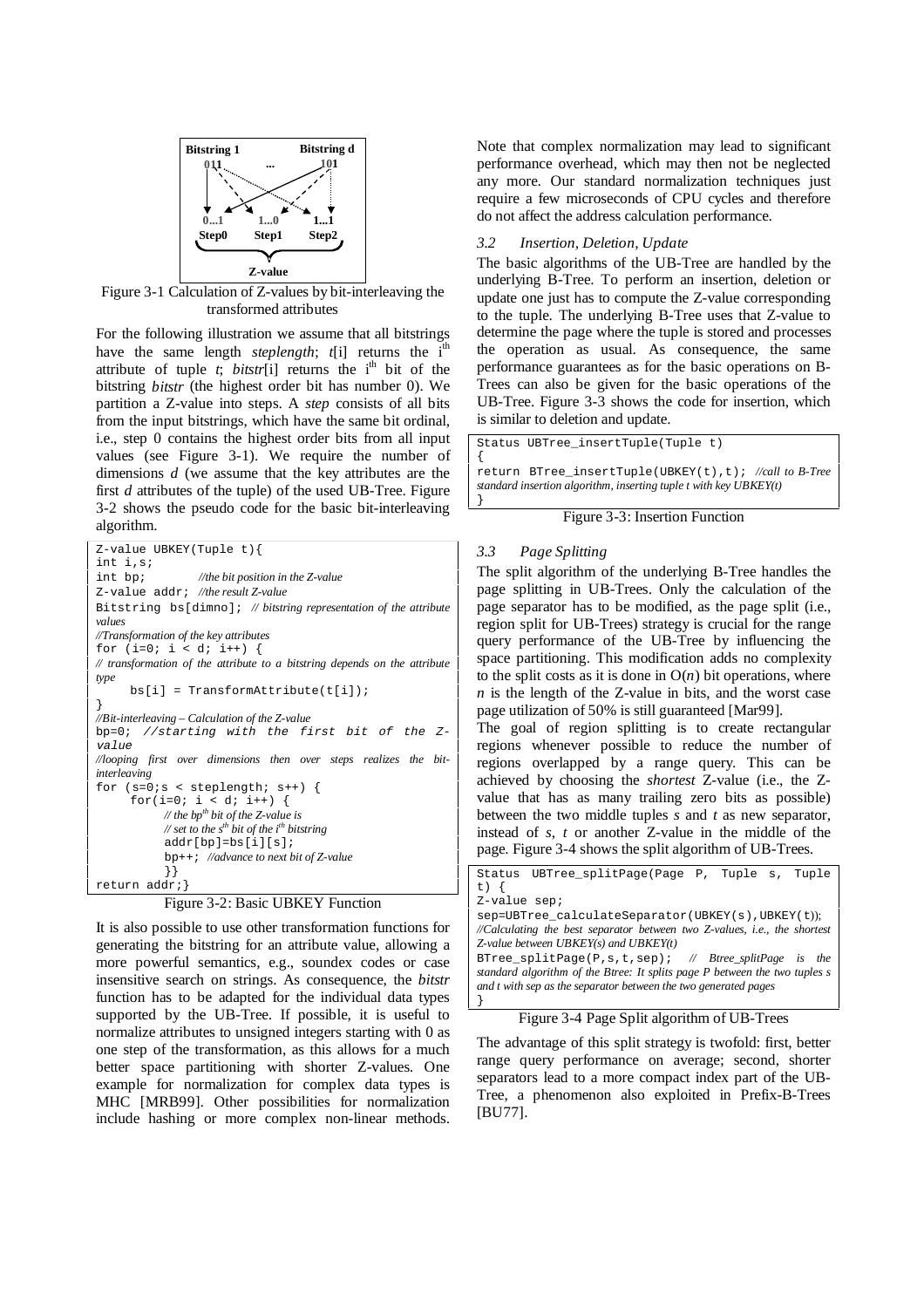# **4 Range Query Processing**

Processing a multidimensional range query, a UB-Tree retrieves all Z-regions, which are properly intersected by the query box [Mar99]. Due to the mapping of the multidimensional space to Z-values, this results in a set of intervals on the B-Tree storing the Z-values (

Figure 4-1).



Figure 4-1: How query boxes map to a set of Z-value intervals

A B-Tree answers sets of interval restrictions on its key efficiently by traversing the corresponding intervals of pages directly on the leaf node level. For large B-Trees, i.e., when the index part cannot be completely cached, the processing is improved in TransBase as it supports jumps in the index part of the B-Tree, instead of starting at the root for each interval. Relying on this standard technique, the main task of the UB-Tree range query algorithm is to efficiently calculate the set of one-dimensional intervals of Z-values from one multidimensional interval.

#### *4.1 UB-Tree Range Query Algorithm*

One possibility of processing UB-Tree range queries is to compute all Z-value intervals (cf.

Figure 4-1) for a query box in advance before accessing the B-Tree. Due to the nature of the Z-curve this may lead to a large set of intervals, many of which may be located in the same Z-Region. This naive approach will either result in multiple accesses to the same B-Tree page or will require calculation effort to identify all intervals belonging to one page. The resulting processing overhead is avoided by constructing the intervals on the fly, processing the query box page-by-page. As a consequence we use the page-by-page approach for the kernel integration. Iteratively constructing the intervals on the fly also has the advantage of providing the first result tuples earlier, which is good for pipelining. However it requires post filtering of the retrieved pages.

The iterative range query algorithm (see Figure 4-2) for the UB-Tree works as follows. Let the multidimensional range restriction be specified by a query box *Q* with a starting corner and an ending corner, which are given by the two tuples *ql* resp. *qh* (UBKEY(*ql*) < UBKEY(*qh*)). First the algorithm computes the Z-values for *ql* and *qh*, then the region containing  $ql$  is located<sup>1</sup>. Let  $\overline{P}$ ,  $\overline{Q}$  be two adjacent pages in the UB-Tree and the Z-value *sep* be the separator between the two pages with  $∀*t* ∈ *P*, ∀*s* ∈ *Q* : *UBKEY*(*t*) ≤ *sep* < *UBKEY*(*s*)$ . We then call *sep* the *end* or *region address* of the region corresponding to page *P*. The range query algorithm then iteratively determines all the regions intersected by the query box. This is achieved by calculating the Z-value for the next intersection point of the Z-curve with the query box based on the currently processed region/page (see next section).

| Status UBTree_Range_Query(Tuple ql, Tuple qh) {             |
|-------------------------------------------------------------|
| Z-value start = UBKEY(ql);                                  |
| Z-value end = UBKEY(qh);                                    |
| $Z$ -value cur = start;                                     |
| While $(1)$ $\{$ //continue as long we are in the query box |
| $cur = getRegionSeparator(cur);$ // getting the             |
| address of the region containing cur                        |
| FilterTuples(GetPage(cur), $q1$ , $qh$ ); //post-           |
| filtering of the tuples in the region                       |
| if $cur \geq = end$ break; //stop once we covered the       |
| whole query box                                             |
| $cur = qetNextZvalue(kcur, start, end);$                    |
| //calculation of next region                                |
| $\{\}$                                                      |

|  |  | Figure 4-2: Range Query Algorithm |  |
|--|--|-----------------------------------|--|
|--|--|-----------------------------------|--|

All these steps are performed in  $O(n)$  bit operations where  $n$  is the length of the Z-value [Mar99]. The separator computation and fetching of the page can be performed by one B-Tree access. After filtering out all matching tuples of a fetched page, they can be piped for further processing by the DBMS.

#### *4.2 Calculating the next intersection point*

Calculating the next intersection point is the crucial part of the UB-Tree range query algorithm. In the following we will show that this step only requires bit operations on Z-values and no I/O or B-Tree search is necessary. Starting point for getNextZvalue is the region address *cur* of the current region. The task now is to find the next intersection point of the Z-Curve with the query box *Q*. This intersection point *nisp* is the minimal Z-value larger than the current region address, which is inside Q, i.e.,  $nisp = min({UBKEY(x)|UBKEY(x) > cur \land (x \in Q)}$ 

<sup>&</sup>lt;sup>1</sup> Note: *ql* and *qh* do not have to be tuples existing in the  $database - it$  is only important to which regions they are mapped according to the space partitioning.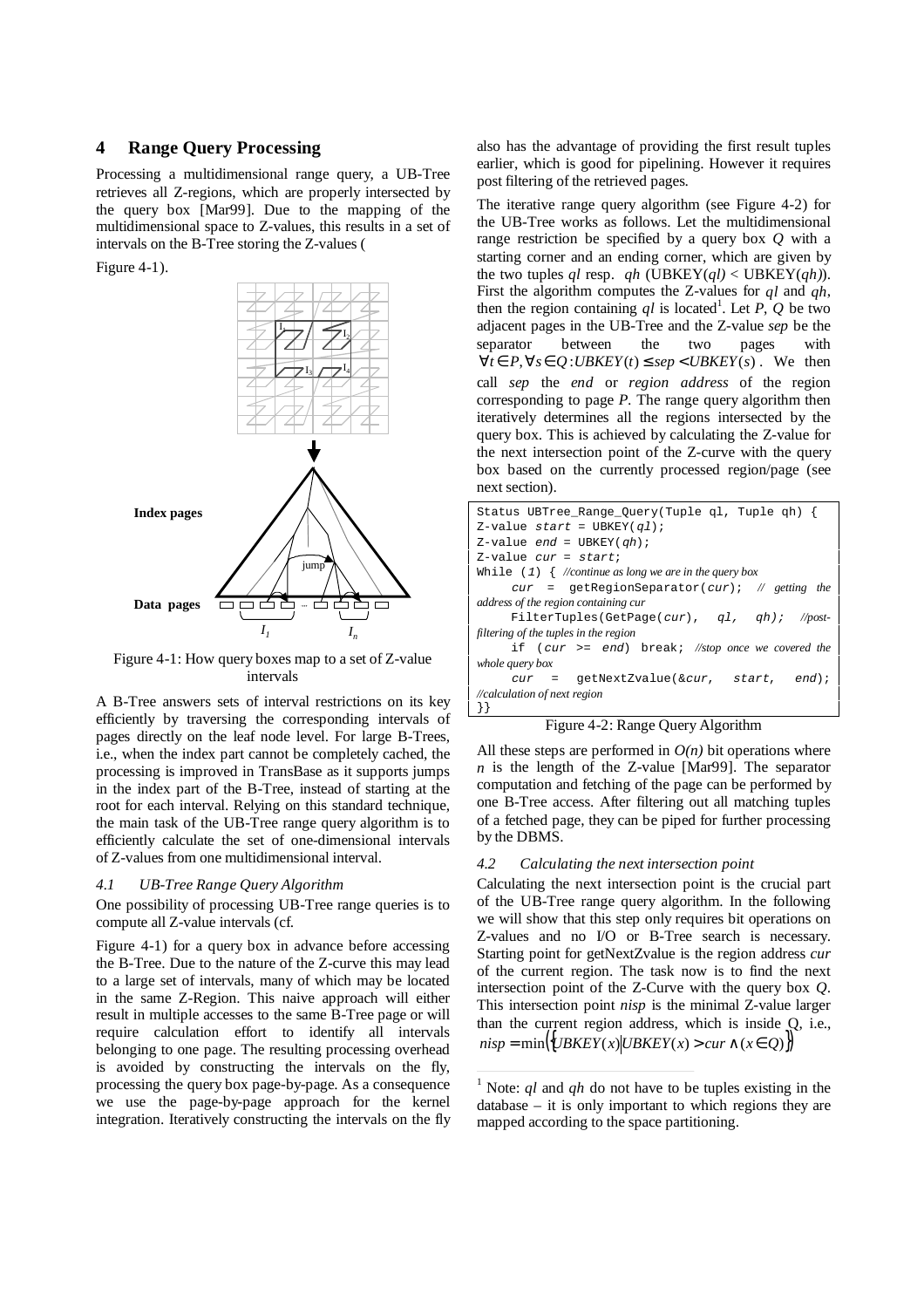Figure 4-3 illustrates two examples of the next intersection point calculation for the dotted query box *Q*.



Figure 4-3 Region Address and Next Intersection Points

In Figure 4-3a, the region address *cur*=*A* of region ρ yields *B* of region  $\sigma$  as the next intersection point with *Q*. Consequently the range query algorithm will continue with processing region  $\sigma$ . In this case, *B* is the direct successor of *A* on the Z-Curve, i.e., *B*=*A*+1. In Figure 4-3b we are looking for the next intersection point for the region address *cur*=*C* of region σ. The call to getNextZvalue yields the Z-value *D* causing to process region  $\upsilon$  next, skipping the four regions  $\tau_1$ ,  $\tau_2$ ,  $\tau_3$ , and  $\tau_4$ .

Informally, the algorithm determines for the successor of a region address in which dimensions it is not contained in the query box. From this information it identifies the bits that have to be modified to generate the correct next intersection point.

For the detailed description of the algorithm we introduce the following functions: BP(*i,s*) returns for each bit position/step of a dimension *i* to which bit position in the resulting Z-value it corresponds; given a bit position *bp* in a Z-value the functions DIM(*bp*) and STEP(*bp*) will return the corresponding dimension resp. step.

The first step is to increment the region address by one, i.e., *nisp*=*cur*+1. We then test if *nisp* is in the query box by bitwise comparing with the Z-values of *ql* and *qh* – we do not have to transform *nisp* back to Cartesian coordinates. During the comparison we also determine additional information for each dimension *i*:

| $\vert -1$ if <i>nisp</i> has fallen below the minimum                                                                    |
|---------------------------------------------------------------------------------------------------------------------------|
| $flag[i] = \begin{cases}$ of qb in dimension i<br>1 if nisp is in qb in dimension i<br>1 if nisp has exceeded the maximum |
| of $qb$ in dimension $i$                                                                                                  |
| $_{\text{outStar}}$ [.] the step in dimension i                                                                           |

*outStep*  $[i]$   $\begin{cases} \text{the step in dimension } i \\ \text{where } qb \text{ has been left}; \infty \text{ if } nisp \text{ in } qb \text{ in dimension } i \end{cases}$ 

saveMin  $[i]$  the step in dimension *i* where the minimum has been exceeded

saveMax  $[i]$  the step in dimension *i* where *nisp* 

If *nisp* is in *qb* then we have already found our next intersection point. If not, we have to determine the bits we have to set to 1 and set to 0 to get the correct *nisp*. Let be  $outStep = min(outstep | i |)$ , and *d* the corresponding dimension. We have to distinguish two cases: first, if *flag*[*d*]=-1 then we have found the bit *changeBP=BP*(*d*,*outstep*) that we can safely set to 1 such that  $nisp > cur$ . Second, if  $flag[d]=1$  then we have to find a lower bit position in *nisp* we can set to 1, because the bit specified by *outstep* has to be set to 0. In both cases the bits following the changed bit have to be adapted accordingly (see Figure 4-4).

| BP changeBP=BP( $d$ , outstep); //we start with the minimal bit              |  |  |
|------------------------------------------------------------------------------|--|--|
| position that has to be changed                                              |  |  |
| int i;                                                                       |  |  |
| if $(flag[d] == 1)$ // we cannot set this bit to 1, therefore we             |  |  |
| have to find a lower bit position we can safely set                          |  |  |
| then $\{$                                                                    |  |  |
| changeBP=max({bp bp <changebp and="" bp="">=</changebp>                      |  |  |
| saveMax $[Dim(bp)]$ and Val(nisp, bp)=0}); //maximal                         |  |  |
| bitposition that is save to set to 1                                         |  |  |
| saveMin[DIM(changeBP)]=STEP(changeBP);                                       |  |  |
| $flag[DIM(changeBP)]=0;$                                                     |  |  |
|                                                                              |  |  |
| // now we can change the rest of the Z-value                                 |  |  |
| $for(i=0:i<dimno:i++)$ { //for each dimension we determine                   |  |  |
| how to change the bits                                                       |  |  |
| if $(f \text{lag}[i] > = 0)$ // we have not fallen below the minimum in this |  |  |
| dimension                                                                    |  |  |
| then $\{$                                                                    |  |  |
| if(charqeBP > BP(i,saveMin[i]))                                              |  |  |
| then "set all bits of dim with bit positions                                 |  |  |
| > changeBP to 0"                                                             |  |  |
| else "set all bits of dim with bit positions                                 |  |  |
| > changeBP to the minimum of the query box in                                |  |  |
| this dim"                                                                    |  |  |
|                                                                              |  |  |
| else $\{$ // if we have fallen below the min in this dimension the lowest    |  |  |
| possible value is the min itself                                             |  |  |
| "set the bits to the minimum of the query                                    |  |  |
| box in this dim"                                                             |  |  |
|                                                                              |  |  |

Figure 4-4 Pseudo code for parts of getNextZvalue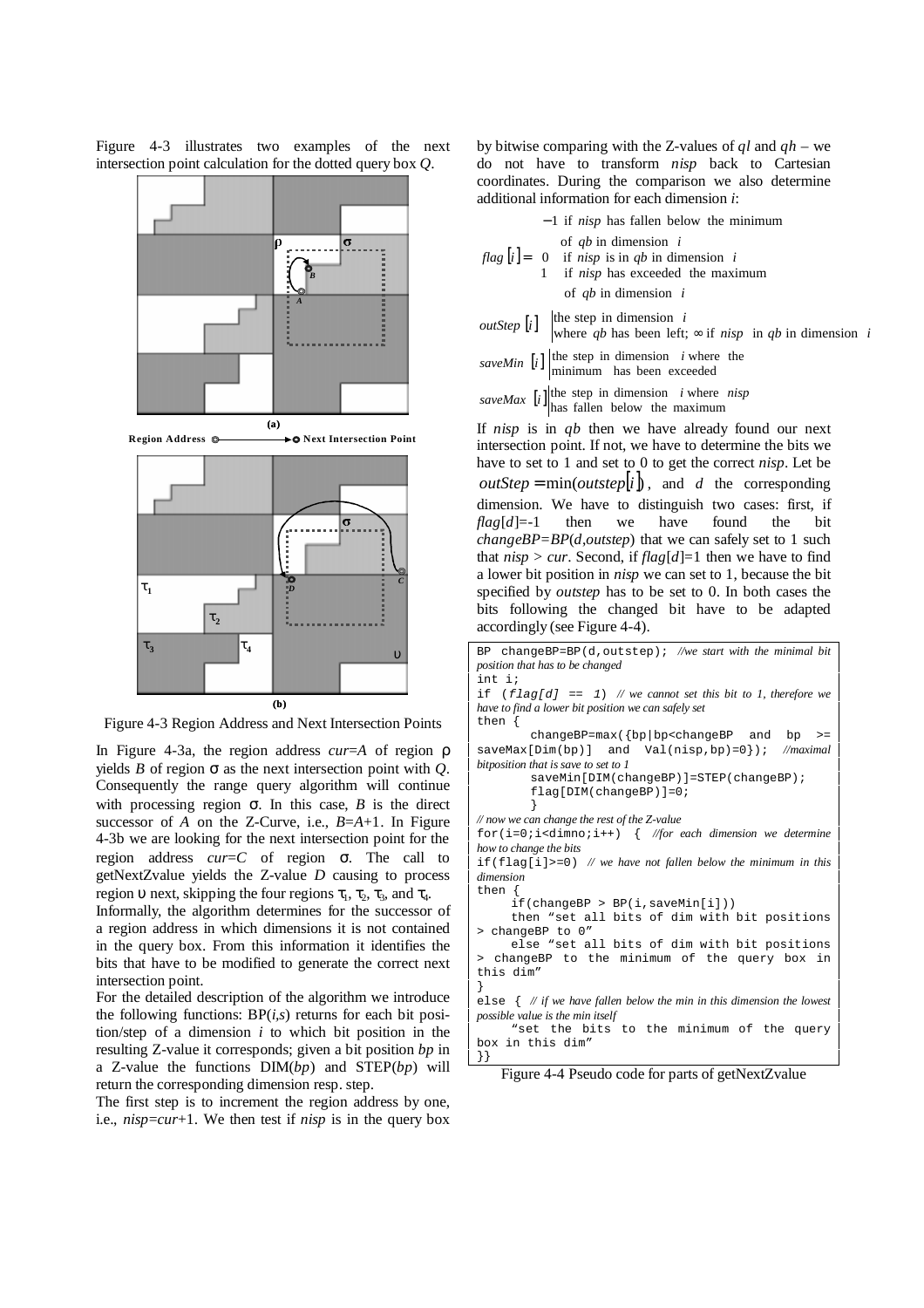#### **5 Query Engine Extensions**

One of the major benefits of a kernel integration of the UB-Tree is the tight integration with the query engine. In the following we will discuss the most important issues that enable the query engine to use the UB-Tree in the most efficient way.

#### *5.1 General Extensions*

Supporting a new index method usually requires extension of schema information and DDL of the DBMS. For the UB-Tree the database catalog does not have to store additional information except the transformation function for each key attribute. The rest is also required by other index structures, for example, the index attributes, the number of dimensions, the domain of each attribute, etc.

A new storage clause (CLUSTERING UBTREE ON {<set of attributes>}) in the DDL statement for creating a table specifies the creation of a UB-Tree index. Additionally, specifying the actual domains for the attributes indexed by the UB-Tree by check constraints allows for optimal multidimensional clustering. Figure 5-1 shows the creation of a three-dimensional UB-Tree with two additional attributes.

```
CREATE TABLE fact( 
date DATETIME [YY:DD] CHECK(date BETWEEN '1997-
1-1' AND '2020-12-31', 
region INTEGER CHECK(region BETWEEN 0 AND 2047), 
product INTEGER CHECK(product BETWEEN 0 AND 
999999), 
price NUMERIC (12,2), 
quantity NUMERIC(8,2), 
PRIMARY KEY (product, date, region), 
CLUSTERING UBTREE ON {product, date, region})
```


With the kernel integration the UB-Tree query functionality is hidden by the standard SQL interface, i.e., no extension of the DML is required. The extensions of the query engine, especially of the optimizer, will take care of the appropriate usage of the new index, e.g., processing a multidimensional range query on the UB-Tree if possible.

# *5.2 Handling Multidimensional Range Queries*

One of the big advantages of the UB-Tree is the efficient processing of multidimensional range queries. State-ofthe-art query engines usually only extract the most selective predicate from the query to pass it down to the selected index. In case of the UB-Tree the query engine has to take care of generating a suitable query box or a set of query boxes from the query predicate. This requires passing down a more complex structure instead of a single range to the underlying index module. We will specify an optimizer rule that allows for generating a query box from the query. We introduce the physical operator  $RQ(R,qb)$  that represents a range query specified by the query box *qb* on a relation *R*. Let *A* be the set of attributes of *R* with attribute  $A_i \in A$  having the domain  $[\min_i; \max_i]$ . The query box *qb* specifies for each attribute the restricted range, i.e.,  $\lambda$  $\sqrt{ }$ 

$$
qb = \begin{pmatrix} \dots & \dots \\ q l_i & q h_i \\ \dots & \dots \end{pmatrix} \text{for } A_i \in [q l_i; q h_i]^2.
$$
 For each

 $A_i \in A$ ,  $S(A_i, qb)$  specifies the selectivity of attribute *Ai* in *qb*.

Each restriction on a table specified by the predicate  $\Psi$ in the WHERE clause is represented by the logical operator  $\sigma_{\Psi}(R)$ . This is transformed  $\sigma_{\Psi}(R) = \sigma_{\Xi}(\sigma_{P}(R))$  with P corresponding to the set of multidimensional query boxes on *R*, i.e.,  $\bigcap_{i=1}^n A_i \in [a_i^i; b_i^i]$ *j*  $P = \rho_1 \vee ... \vee \rho_m$  where  $\rho_i = \bigcap_{j=1}^{n} A_j \in [a_j^i; b_j^i],$  and

Ξ corresponding to the restrictions, which cannot be mapped to multidimensional query boxes, e.g.,  $A_i < A_j$ .

We can therefore write:  $\sigma_{\Psi}(R) = \sigma_{\Xi}(\bigcup \sigma_{\rho_i}(R))$  $\sigma_{\Psi}(R) = \sigma_{\Xi}(\bigcup_{i} \sigma_{\rho_{i}}(R)).$ 

Example: The SQL statement

SELECT count(\*) FROM R WHERE  $A_1$  BETWEEN 0 AND 10 AND  $A_2$  IN [3,12,31] AND A<sub>3</sub> BETWEEN 3 AND 9 leads to the predicate describing 3 query boxes:  $P = (A_1 \in [0; 10] \land A_2 \in [3,3] \land A_3 \in [3;9]) \lor$  $(A_1 \in [0; 10] \wedge A_2 \in [12, 12] \wedge A_3 \in [3; 9]) \vee$  $(A_1 \in [0; 10] \wedge A_2 \in [31,31] \wedge A_3 \in [3;9])$ 

As the example shows, the identification of query boxes from arbitrary predicates is a complex problem by its own the query optimizer needed to be enhanced for. The TransBase optimizer already recognized a special subset of multidimensional intervals, namely those, which can be directly processed by B-Trees intervals. This greatly facilitated the extension of the optimizer to general multidimensional intervals.

Let  $P \subseteq A$  be the set of attributes of *R*, which are specified in  $\rho_i$ . We can specify the following rule to create the corresponding query box:

REPLACE 
$$
\sigma_{\rho_i}(R)
$$
 BY  $RQ(R, qb)$ 

with 
$$
ql_i = \begin{cases} a_i & \text{if } A_i \in P \\ \min_i & \text{otherwise} \end{cases}
$$
 and  $qh_i = \begin{cases} b_i & \text{if } A_i \in P \\ \max_i & \text{otherwise} \end{cases}$ 

 $\frac{1}{2}$  Note: In this paper we only deal with closed intervals  $(\geq, \leq)$  for restrictions. Other restrictions (>,<), which cannot be mapped to closed intervals (e.g., for nondiscrete domains), are handled with appropriate post filtering.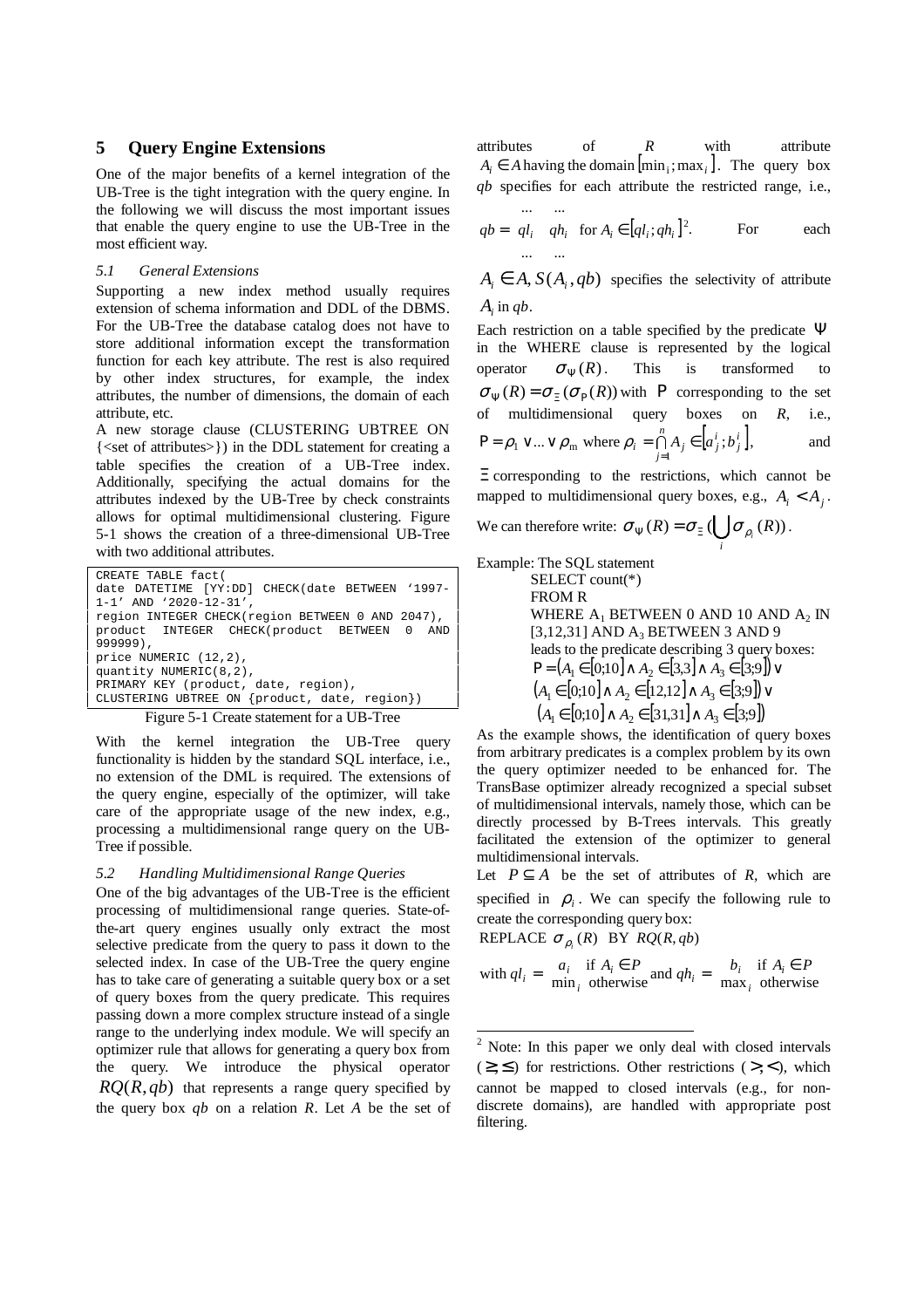Given such a query box, the optimizer then can decide which access method to use to answer the query.

# **6 UB-Tree Enhancements**

This section deals with some enhancements of the UB-Tree and its algorithms, which have not been integrated into the TransBase kernel yet. These improvements are not necessary for a successful integration of the UB-Tree, but they provide further performance optimizations.

# *6.1 Optimizing Space Partitioning for Range Queries*

The UB-Tree range query performance is enhanced by a modification of the page splitting algorithm leading to a better space partitioning. The so-called ε*-Split* chooses the split point in an interval of ε% of the page capacity around the middle of the page and not directly in the middle.

That is, it chooses the optimal split point according to the space partitioning in a certain range of tuples around the middle of the page, but not only between the two tuples in the middle. The cost for the optimal splitting is the reduced page utilization guarantee of  $50\% - \varepsilon\%$ . The enhanced split algorithm requires the two tuples, which are  $\mathcal{E}$ % away to the left and to the right from the middle of the page, whereas the standard version takes just the two tuples to the left and right of the page middle. Figure 6-1 shows the same two-dimensional UB-tree with standard split point calculation and with  $\varepsilon$ -*Split* ( $\varepsilon$  = 14%): the effect is clearly visible.



(a)  $w/o \varepsilon-Split$  (b) with  $\varepsilon-Split$ Figure 6-1: Influence of Epsilon-Split on the Space Partitioning

The optimal choice of  $\varepsilon$  presents a tradeoff between storage utilization and quality of space partitioning: the higher  $\varepsilon$  the better the space partitioning and as consequence the range query performance but the lower the worst-case storage guarantee. However, empirical results (Figure 6-2 shows the results of 6-dimensional range queries with varying volume and location on a 6D UB-Tree for growing  $\varepsilon$ ) have shown that already a small  $\varepsilon$ (around 5%) leads to significant improvement of the space partitioning.



Figure 6-2 Influence of Epsilon Splitting on Range Query Performance

For  $\varepsilon$  >15% no significant improvements in the space partitioning are observed. It is important to note that the ε*-Split* has the same complexity as the regular split algorithm, and that for the individual UB-Tree  $\varepsilon$  is a performance tuning parameter.

# *6.2 Dealing with multiple query boxes*

Often complex queries do not only lead to one query box, but to a set of query boxes on the multidimensional space. Processing the set of query boxes sequentially with the UB-Tree range query algorithm may lead to unnecessary page accesses in the cases where query boxes overlap the same regions. As consequence, performance problems arise if the already accessed page cannot be cached over the total processing of the query box set. The algorithm presented in [FMB99] solves this problem by handling all query boxes simultaneously. It guarantees that each region/page is accessed only once, leading to significant performance improvement over the standard UB-Tree range query algorithm in case of query boxes overlapping many pages together.

# *6.3 Reducing Post Filtering of the Range Query Algorithm*

Post filtering is only necessary for regions not fully contained within the query box. We provide an algorithm similar to getNextZvalue and with the same complexity, which determines for a region if it is completely overlapped by a query box or not. This is an important performance optimization for large query boxes as most regions will be completely inside of the query box.

# **7 Performance Evaluation**

In this section we provide some measurement results that show the performance gains that are achieved by the kernel integration of the UB-Tree into the TransBase database system (called TransBase Hyper Cube, Figure 7-1b). We are comparing with our prototype implementation of the UB-Tree (called UB/API, Figure 7-1a) and the native TransBase B-Tree. Our previous comparisons of the UB-Tree with competing index methods of TransBase and other RDBMSs [MZB99, MRB99], based on the UB/API, yielded significant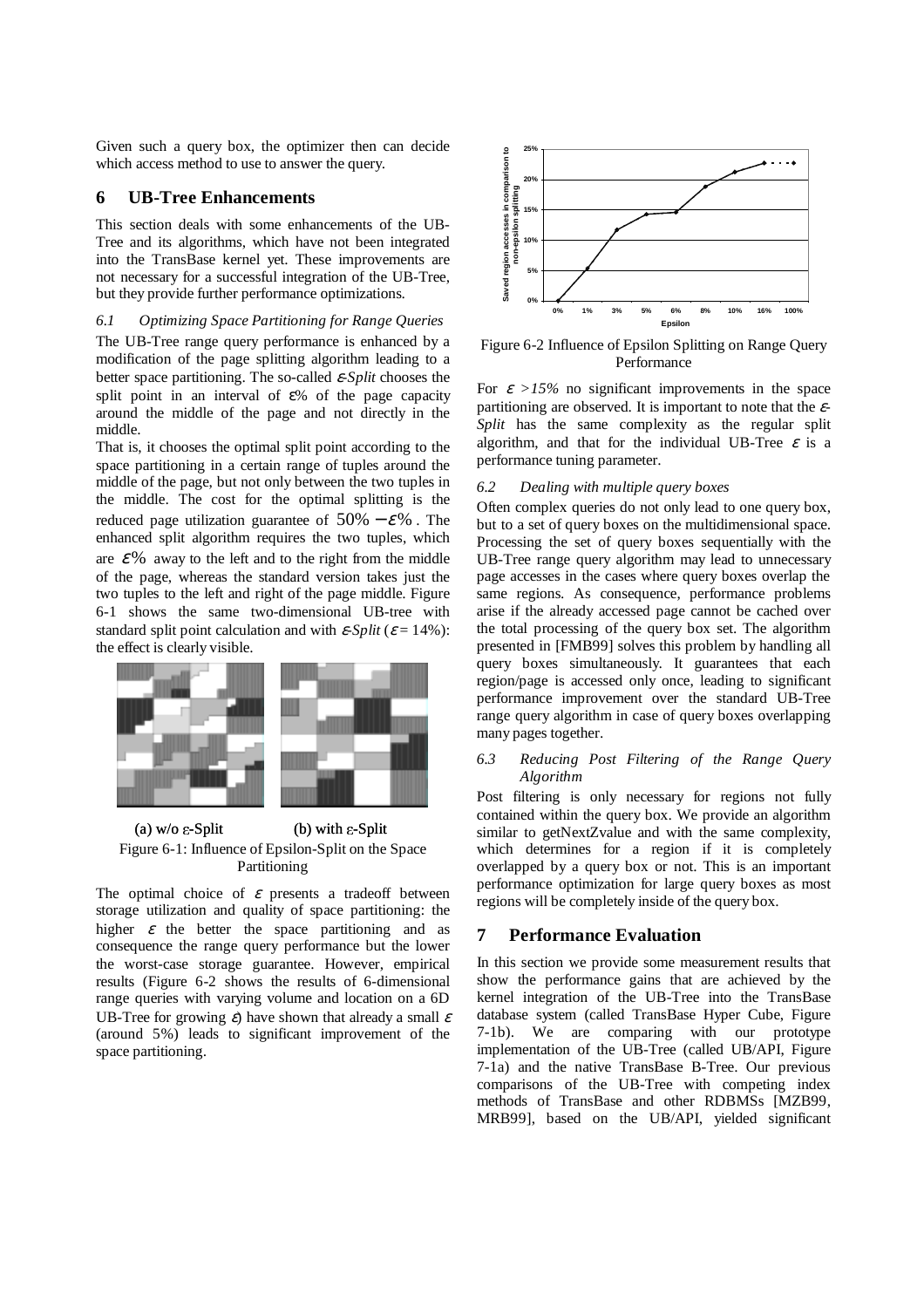performance improvements. The speed-up achieved by the kernel integration applies directly to the results of our previous comparisons, yielding a speed-up of several orders of magnitude of UB-Trees compared to the methods used in these papers.

Our prototype implementation of the UB-Tree is realized as an application on top of an existing DBMS using the standard SQL interface (currently TransBase, Oracle, Informix, SQL Server 7, and DB2 are supported). The leaf pages of the UB-Tree are stored as single tuples in a relation and the index part is mapped to the B-Tree index of the underlying system.



# (a) UB/API (b) TransBase Hyper Cube

Figure 7-1: Implementation as UB/API versus TransBase Hyper Cube

The measurements were conducted on a real world data warehouse provided by one of our project partners, a market research company. The measurements consist of 604 real world reports on a three dimensional (time, products, segments) star-schema with a total of around 4GB of data. The reports represent typical analysis of product hitlists in a given period, market share, market trends, and the like, which result in three-dimensional range queries on the fact table.

We created three instances of the fact table: two indexed by UB-Trees (integrated and external), and one indexed by a compound B-Tree on the three dimension keys. From the reports we only measured the fact table access, as the further processing is identical for all methods. Table 7-1 shows the measurement results over all 604 reports.

On average, the integrated UB-Tree is about 2-3 times faster than UB/API (see Table 7-1). As mentioned above, this speed up applies directly to the performance advantage over both clustering compound B-Trees as well as index intersection of multiple secondary B-Trees or bitmap indexes.

|            | <b>UB/API/HCI</b> | Speedup Factor Speedup Factor<br>Compound/HCI |
|------------|-------------------|-----------------------------------------------|
| Average    | 2,8               | 11.5                                          |
| 1. Quartil | 2.3               | 8.5                                           |
| <b>Max</b> | 3,0               | 5,0                                           |
| Min        | 3,0               | 2,3                                           |
| 3. Quartil | 2,8               | 13,2                                          |

Table 7-1 Summary of Report Results (average response times in seconds)

The significant performance improvement of the kernel integration can be explained by the design of UB/API. First, each fetch of a page requires one SQL statement; this leads to heavy client/server communication together with the DBMS overhead of processing the query, which sums up to about 30% of the total processing time of a range query. Second, we had to implement some database functionality, like page and tuple handling, post filtering etc., which causes additional overhead. Putting all together, the above mentioned speedup factor fits our expectation.

# **8 Related Work**

Integrating new index methods into a database kernel is often regarded as a too costly task. On the other side, database vendors have recognized the need for more flexible, powerful indexing methods, often tailored to specific application domains. As consequence, most vendors have extended their standard B-Trees and provide interfaces that allow the users to include their own functions for the index key computation. Some systems even allow the user to implement their own index structures in external modules. We will point out the deficiencies of these approaches in this section.

# *8.1 Function-based B-Trees*

For standard B-Trees the key of the index consists of a subset of the attributes of the underlying table *T*. A more general idea is to use a function to compute the key values for the tuples  $t \in T$ . We will refer to this type of B-Trees as *function-based B-Trees* or short B*<sup>F</sup>* -Trees.

Example: A standard B-Tree is a special instance of the  $B<sup>F</sup>$ -Tree where *F* is the projection of the key attributes from the tuple. B-Trees storing SOUNDEX codes or caseinsensitive keys are other well-known examples.

B<sup>F</sup>-Trees were motivated by the need to support indexing on user-defined types in object-relational systems. Commercial implementations are provided for example by function-based indexes in Oracle8i [Ora99], functional indexes in Informix [Inf99], the high level indexing framework of IBM DB2 [CCF+99], or as indexes on computed columns in MS SQL Server 2000 [MS00]. However, B<sup>F</sup>-Trees do not allow for the integration of new query algorithms, like the UB-Tree range query algorithm. Therefore, implementing the UB-Tree as a B*<sup>F</sup>* - Tree with UBKEY as *F* will not lead to the expected performance.

# *8.2 Extended Index Interfaces*

Some commercial database management systems provide even more enhanced indexing interfaces, which allow for implementation of arbitrary index structures by the user in external modules (e.g., Extensible Indexing API by Oracle [ORA99], Informix Datablade API [Inf99]). Analogous to the GiST framework (see next section), the user has to provide a set of functions/operators that are used by the database server to access the index. The index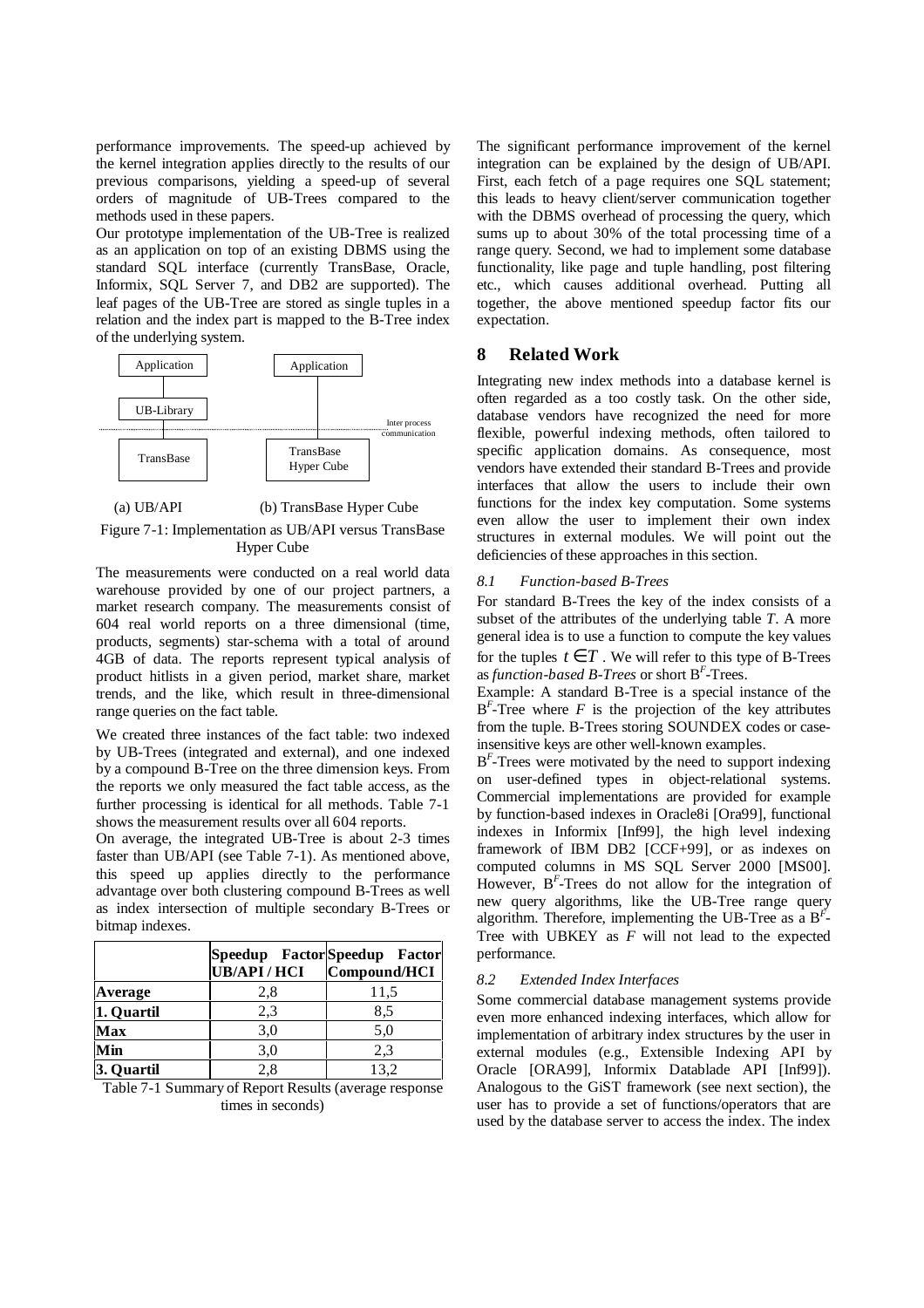itself can be either stored inside the database (e.g., as an IOT in Oracle) or in external files. The problem of these index interfaces is threefold: performance of the index, optimizer support, and locking and recovery. The performance problem of extended index interfaces has two aspects: first, only non-clustered indexes are supported. Index structures, whose performance is achieved by appropriate clustering, like the UB-Tree that clusters according to multiple dimensions, can therefore not be implemented via these interfaces. In addition, as the DBMS internal modules cannot be used, efficient page and tuple handling has to be implemented. This leads to significant coding effort for the index implementation. The coupling of the external index with the query optimizer is achieved by providing cost functions for the index operations. However, to our knowledge, there is no way to add rules to guide the optimizer with heuristics, which is very important to achieve optimal query plans. Another significant drawback of these 'add-on' approaches is the handling of locking and recovery. The external indexes are not tightly coupled with the DMBS locking and recovery services. As consequence, the index implementation has to take care of recovery issues itself [RSS+99], and the lock granularity is often the complete index itself.

Taking all these aspects into account, in case of the UB-Tree the kernel integration is much more favorable than an implementation as an external index.

## *8.3 GiST – Framework*

The General Search Tree (GiST) approach of [HNP95] provides a single framework for any tree-based index structure. The GiST framework provides the basic functionality for trees, e.g., insertion, deletion, splitting, search, etc. The individual semantics of the index are provided by the user with a key class, which implements six key functions the basic functions rely on. As consequence, the user has only to change a small part of the code to implement various index methods (e.g.,  $B^+$ -Trees, R-Trees). In general, the UB-Tree fits perfectly into the GiST framework, but efficient implementation would require more user control at two points: search algorithm and splitting. The major drawback of the first GiST approach is the fixed query functionality – the user cannot adapt the search algorithm to the specific indexing technique, which in many application scenarios will lead to significant performance problems. The UB-Tree range query algorithm is one example of such a search algorithm. The extension of [Aok98], which gives the user the control of the tree traversal during search, should suffice for an efficient range query implementation. With respect to splitting, the ε-Split (see Section 6.1) cannot be implemented as long as the Penalty function of GiST only takes two tuples (entries) of a page into account, but not a set of tuples. Putting all together, if the extended GiST framework is available, the benefits described in [Kor99] apply to the UB-Tree integration as well.

# **9 Summary and Conclusion**

Multidimensional access methods are not widely supported by commercial database management systems despite their performance impacts in various application domains. This is mostly due to the fact that a kernel integration of these sophisticated data structures is considered to be a very costly and complex task. In this paper we have shown that this is not the case for the UB-Tree, as it heavily relies on the well-known B-Tree, reducing the complexity of the additional algorithms to a minimum. The UB-Tree was integrated within one year, and by now TransBase Hyper Cube is a commercially available product. Figure 9-1 shows the changes of the individual database kernel modules required by the UB-Tree integration.



#### **Contract Extension of existing code**

Figure 9-1 Affected Modules of TransBase

The shaded boxes mark the modifications in the single modules, where the darker shading signals the more complex modifications. The performance gains show that the effort of the integration is worth it: with up to a factor of 3 faster than the prototype implementation on top of a DBMS, the kernel integrated UB-Tree provides significantly better performance than traditional access methods in various application domains. The big advantage of the kernel integration in comparison with other approaches is the tight coupling with the query optimizer. This allows for optimal usage of the UB-Tree. As we do not rely on any TransBase specific features for

the UB-Tree algorithms, we expect the same integration effort for other database systems as well as long they provide clustering B-Trees on computed keys.